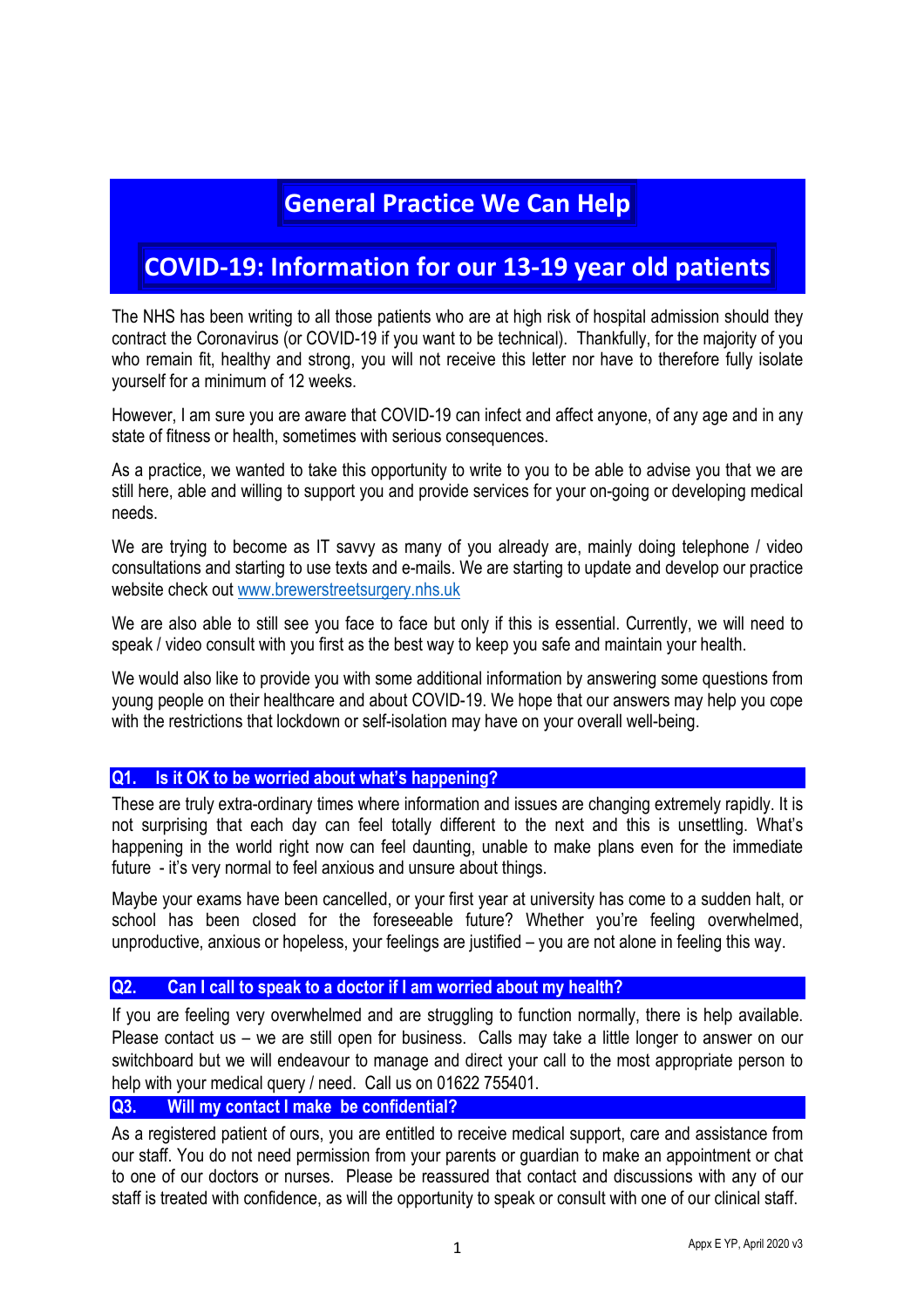## **Q4. I have read that I could e-mail the doctor with a question, is this possible?**

As of April 1<sup>st</sup>, we are operating 'e-consult.' This means you can send us a question or concern and we will get back to you, on the same day, with a response. This is new for us and you will need to register to be able to use the service. If you are under 16, your parents will need to register on your behalf, but then you will be able to send a request yourself, and receive a reply back to your given email.

## **Q5. Will you have a record of my mobile or e-mail address if you need to contact me?**

With the increased role of technology in all we do now, it is very important that we have a current mobile and e-mail address for you, so that, with your permission, we can text or contact you directly. We may have an old contact or a parent's mobile number attached to your records so to update your details would help us ensure we can keep in contact with you appropriately and directly when you need advice or support.

Could you e-mail the practice at brewer.street@nhs.net with your current contact details and giving your consent (permission) for us to be able to contact you by this means if you are happy for us to do so. Our staff will then update your records.

## **Q6: I am a young carer, should I let you know about this?**

Absolutely - yes please. Whether you have been a carer of others in your family for a while or just recently because of COVID-19 please contact the surgery so we can make a note of this. If you are struggling or having difficulties with your caring responsibilities or if you have any questions, we would be happy to try and help.

## **Q7. Social Media is giving me mixed messages and confusing me, how do I know what is true and what is false?**

Sometimes feeling stressed or anxious can be related to seeing lots of media coverage and new stories about the impact of COVID-19. At the moment, there is a lot of coverage from all media and although it is important to stay informed, consider taking a break if you feel things are getting on top of you. **Maybe you should stop looking at twitter?** A horrendous thing to suggest, I know. However some days, social media might be your only source of news and information. While some of what you read is trustworthy, a lot of it isn't, and it's put out there to scare and confuse you. Consuming so much of this information at once can be damaging to an already anxious brain and it's important to know when to give yourself a break from it. Social media can also be fantastic, try to use it for positive and upbeat interactions with friends and family.

## **Q8: So where should I get my advice and information about about COVID-19?**

Gwyneth Paltrow and Kourtney Kardashian will have you believing that a shot of apple cider vinegar every morning and a \$200 face mask will cure coronavirus. Donald Trump stated that the USA would have sorted Coronavirus out by Easter. These are unrealistic, not scientifically proven and just not true. Only take advice from trusted government and health service websites. These have all the latest facts and figures to give consistent advice on how to prevent spreading, catching it and what to do if you think you have the Coronavirus.

## **Q9: How can I occupy myself to avoid boredom and feeling even worse about things?**

Despite the loss of normal routine and activities, try to develop and implement a new routine that provides a balance of several different activities and interactions with others. At times like these, it can be easy to fall into unhealthy patterns of behaviour, which can make you feel worse. Simple things you can do to stay mentally and physically active during this time include: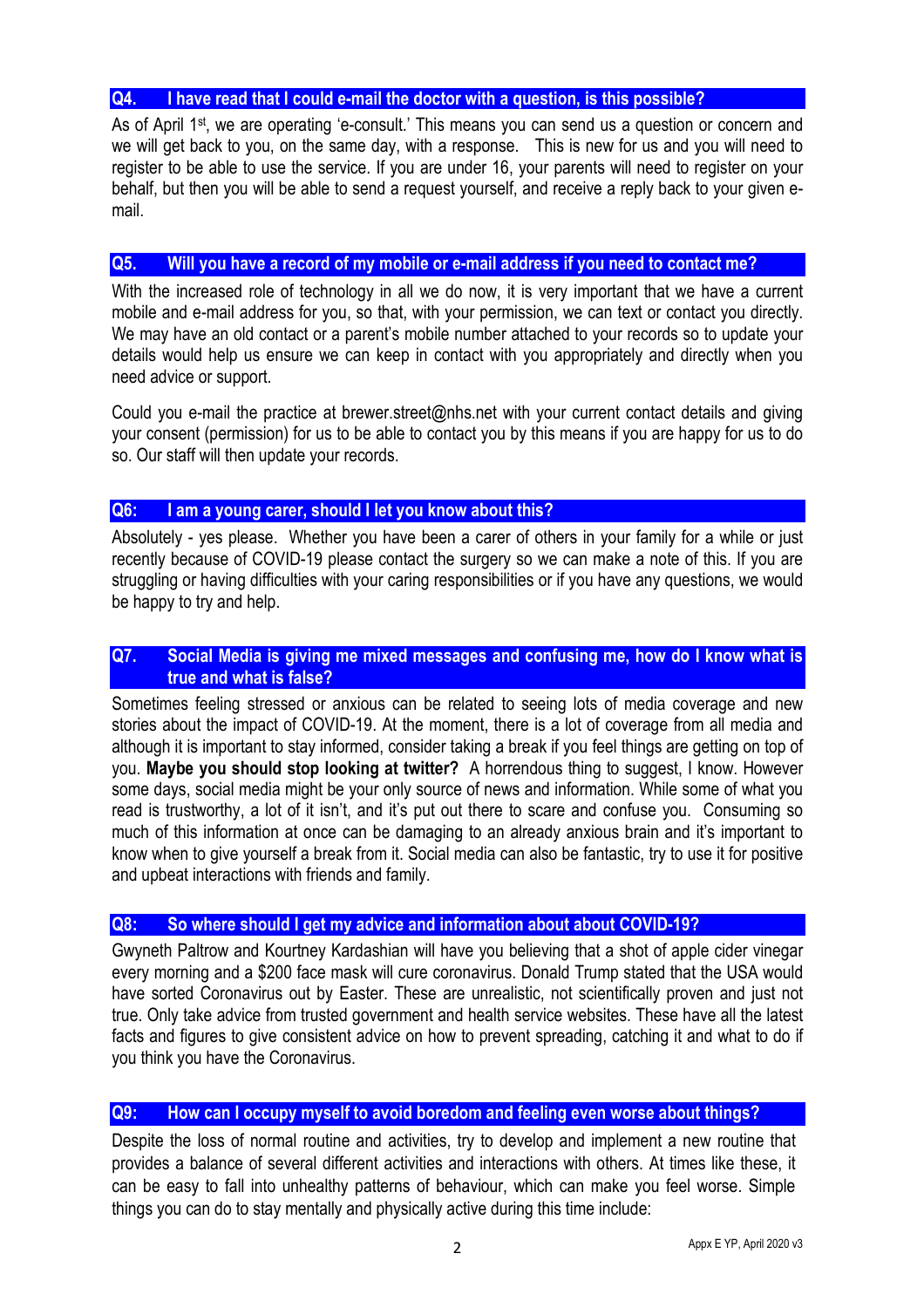- Wake up relatively early (annoying but it does help). Lying in bed until early afternoon will drain your energy levels and crush productivity. Set a nice alarm to wake up to and allow yourself more time to get ready and start the day properly.
- Stay connected to your friends and family via skype, email, video-calling and telephone / texting. Don't rely just on texting though, as an audio-visual catch up is much more rewarding.
- Social media can be an excellent way to keep in touch with your friends and family. However, you should be mindful of your use of social media. Use it to promote positive interactions, and put your device away if it starts to negatively affect your mood. Many smartphones allow you to set time limits for certain apps such as Facebook or Instagram.
- It is important to maintain, where possible, some sort of daily routine. You should vary what you put into your routine to keep things different and interesting but try and include key elements consistently.
- Make a to do list (or schedule / rota) with reasonable and specific things included. Finalise your schedule / rota the night before so you are ready and prepared for the day ahead. Include spending time doing things you enjoy as well as things you need to do.
	- -*Time to eat (breakfast, lunch and inner)*
	- -*Time to network chat and socialise, social media / gaming (IT based)*
	- -*Time to do work, study, homework, coursework, learn, research*
	- -*Time for exercise*
	- -*Time for relaxing, personal downtime (non IT based)*
	- -*Time to spend with family*
	- -*Time to spend doing something fun / different / activity based*
- \* Try to eat healthy, well-balanced meals, drink enough water, and try to avoid smoking, alcohol and recreational drugs
- $\cdot \cdot$  If needing to socially isolate, spend time with the windows open to let in fresh air, arranging space to sit with a nice view if possible and get some natural sunlight. Get out into the garden or sit on your doorstep if you can, keeping a distance of at least 2 metres from others.
- If you don't need to isolate, you should try and get out of the house to do your daily exercise (walk, jog, run or bike-ride) for an hour, keeping your social distance to at least 2 metres when outside.
- $\div$  Look to introduce fun activities for you and the family
	- -*Themed meals*
	- -*Special movie / Netflix nights*
	- -*Quizzes and competitions*
	- -*Kitchen dancing / Karaoke*
	- -*Skype/FT friends other family to involve them too*
	- Getting a good night's sleep is crucial for feeling emotionally healthy the next day. We all feel better after a good night's sleep.

## **Q10: What is out there to help me cope with this pandemic?**

Here are some young person friendly websites, apps and resources focused on helping you navigate through these uncertain times as well as supporting your emotional and physical well-being.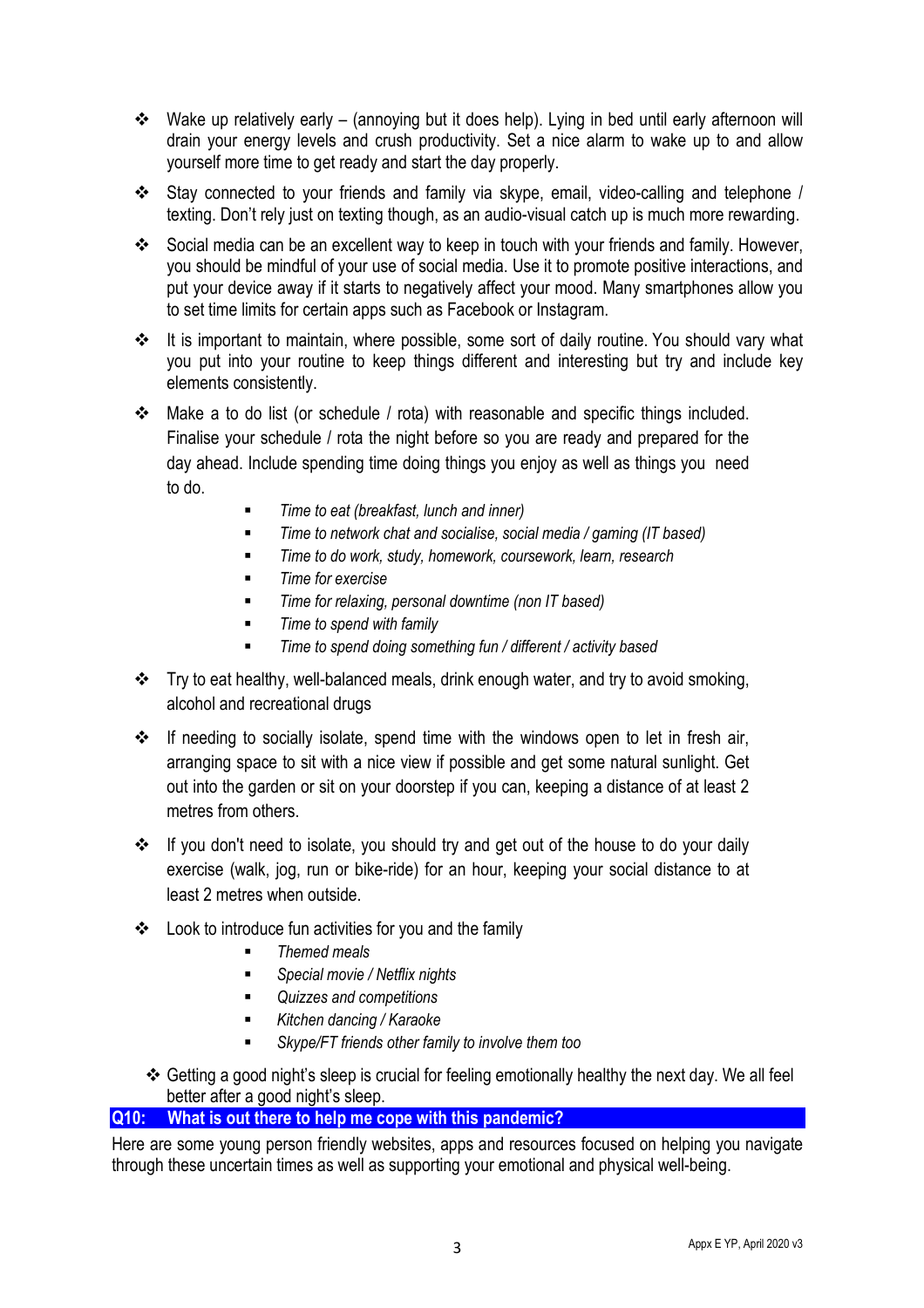## **UK information websites on COVID-19**

#### **NHS (nhs.uk) website COVID-19 advice**

*https://www.nhs.uk/conditions/coronavirus-covid-19/*

### **Government (gov.uk) websiteCOVID-19 advice**

 *https://www.gov.uk/government/publications/coronavirus-outbreak-faqs-whatyou-can-and-cant-do/coronavirus-outbreak-faqs-what-you-can-and-cant-do* 

#### **Young Scot website COVID-19 advice**

*https://young.scot/campaigns/national/coronavirus* 

#### **COVID-19 Sleep tips from Evelina Children's Hospital**

 *https://www.evelinalondon.nhs.uk/our-services/hospital/sleep-medicine-department/coronavirus-sleeptips.aspx*

#### **COVID-19 Sleep tips from the PHSE Association**

 *https://www.pshe-association.org.uk/curriculum-and-resources/resources/sleep-factor-—-homelearning-lesson-plans-healthy* 

#### **Resources to manage COVID-19 for Children & Young People**

 *https://young.scot/campaigns/national/coronavirushttps://cypmedtech.nihr.ac.uk/2020/04/06/covid-19 resources-for-children-young-people-and-families/* 

### **Websites offering links to a number of Young People friendly resources**

**Anna Freud** (Links to number of wellbeing resources, list of sources of help for those with urgent needs)

*https://www.annafreud.org/on-my-mind*

#### **Childline** (Help and advice on a wide range of issues)

*https://www.childline.irg.uk/*

**Footsteps Teeside** (Coping with isolation, mental health & wellbeing. Resources peer reviewed by student Hollie Smith)

- *https://footstepsteesside.co.uk/covid-19/*
- **Health for Young People** (Good links to advice & information on sexual health, mental health and long term conditions) *https://what0-18.nhs.uk/health-for-young-people*
- **Healthy Young Minds** (Herts based, Has links to local and national advice and sources) *https://healthyyoungmindsinherts.org.uk/parents-and-carers/advice-parents-during-covid-19-outbreak*

**The Mix** (Advice and support for the Under 25's)

*https://www.themix.org.uk*

Young People's Health.org (Wide range of links to valuable resources)

*https://www.youngpeopleshealth.org.uk/covid-19*

## **Websites offering advice on keeping fit, at home**

#### **Free 30 day Yoga course**

https://www.youtube.com/watch?v=--jhKVdZOJM

#### **Herts sports partnership** (workout from home)

*https://sportinherts.org.uk/workoutfromhome/* 

#### **NHS Physical active guidelines for children and young people**

 *https://www.nhs.uk/live-well/exercise/physical-activity-guidelines-children-and-young-people/?tabname=howmuch-exercise* 

#### **SuperBetter** (Builds personal resilience and boosts physical and emotional wellbeing)

*https://apps.apple.com/gb/app/smiling-mind/id560442518*

## **The Football Association** (Staying fit at home)

*http://www.thefa.com/get-involved/footballs-staying-home* 

#### **21 best home exercises for men** (workout from home)

*https://www.menshealth.com/uk/building-muscle/a754099/the-15-best-beginners-exercises-to-do-at-home/*